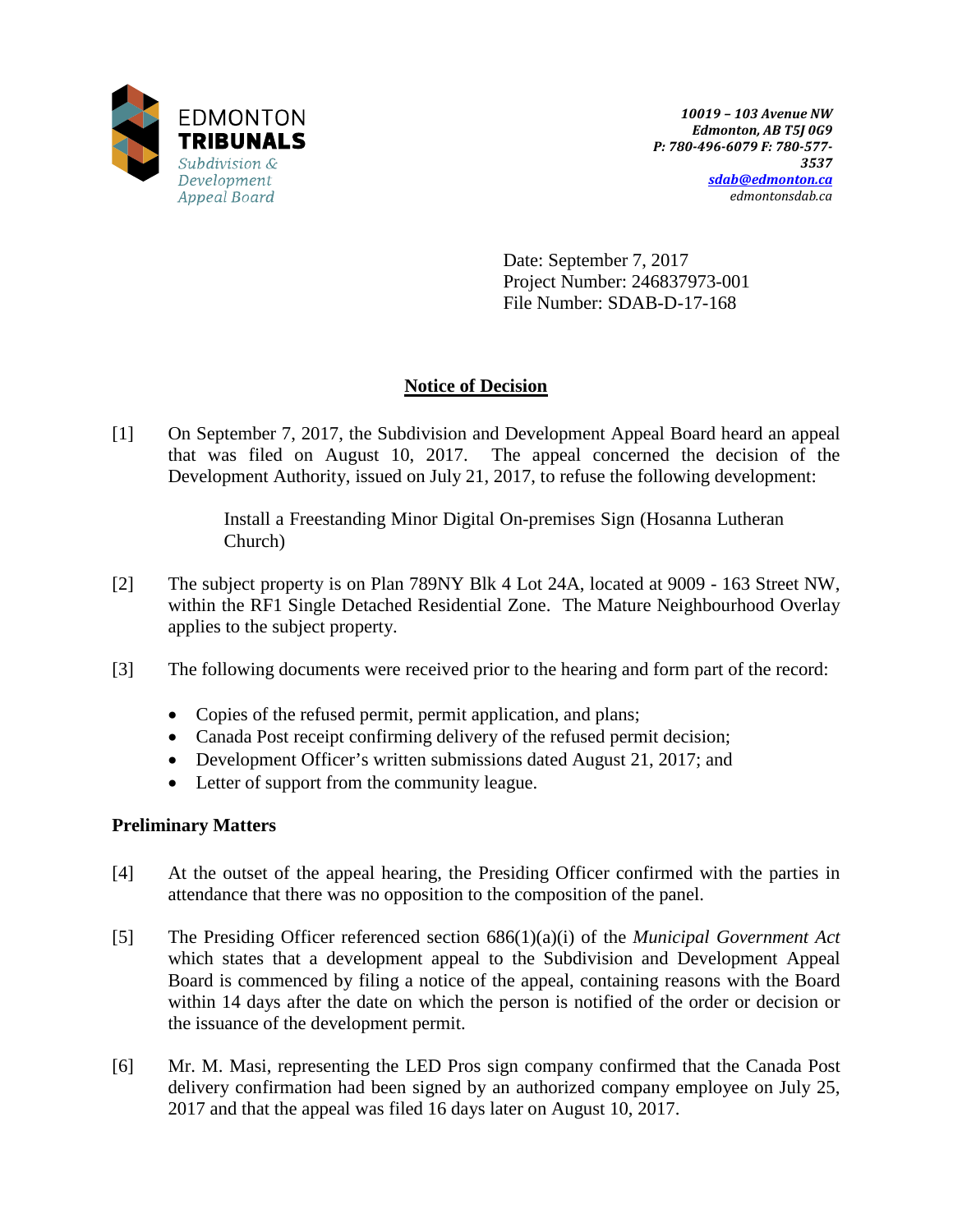- [7] The cmployee who signed for the refusal passed the information on to the Project Manager. However, he did not act on it for several days because he assumed that the appeal period was calculated on business days and not calendar days.
- [8] Mr. Masi acknowledged that the appeal was filed outside of the 14 day appeal period but hoped that their mistake would not penalize his client, the Hosanna Lutheran Church. The Church was not aware that the appeal was filed outside of the 14 day appeal period.
- [9] Mr. Masi provided the following information in response to questions from the Board:
	- a) It is his practice to contact the Development Officer when a development permit application is refused to get some advice on filing an appeal. However, it usually takes several days to make contact with the Development Officer.
	- b) He acknowledged that the timing of filing an appeal was mishandled by their company.
- [10] The Presiding Officer noted that information regarding the right of appeal and the timing of filing an appeal is contained on the development permit application and refusal. The Appellant confirmed that this information was printed on the refusal decision.

### **Decision**

[11] The Board does not have jurisdiction to hear this appeal

### **Reasons for Decision**

- [12] The Board applied the provisions of section 686(1)(a)(i) of the *Municipal Government Act*, and finds that the appeal was filed outside of the allowable 14 days.
- [13] The Board determined that the Appellant was notified of the decision of the Development Authority to refuse this application when notice was delivered by Canada Post Registered Mail to LED Pros on July 25, 2017.
- [14] A representative from LED Pros attended the hearing and acknowledged that the appeal was filed on August 10, 2017, 16 days after notice of the refusal was received.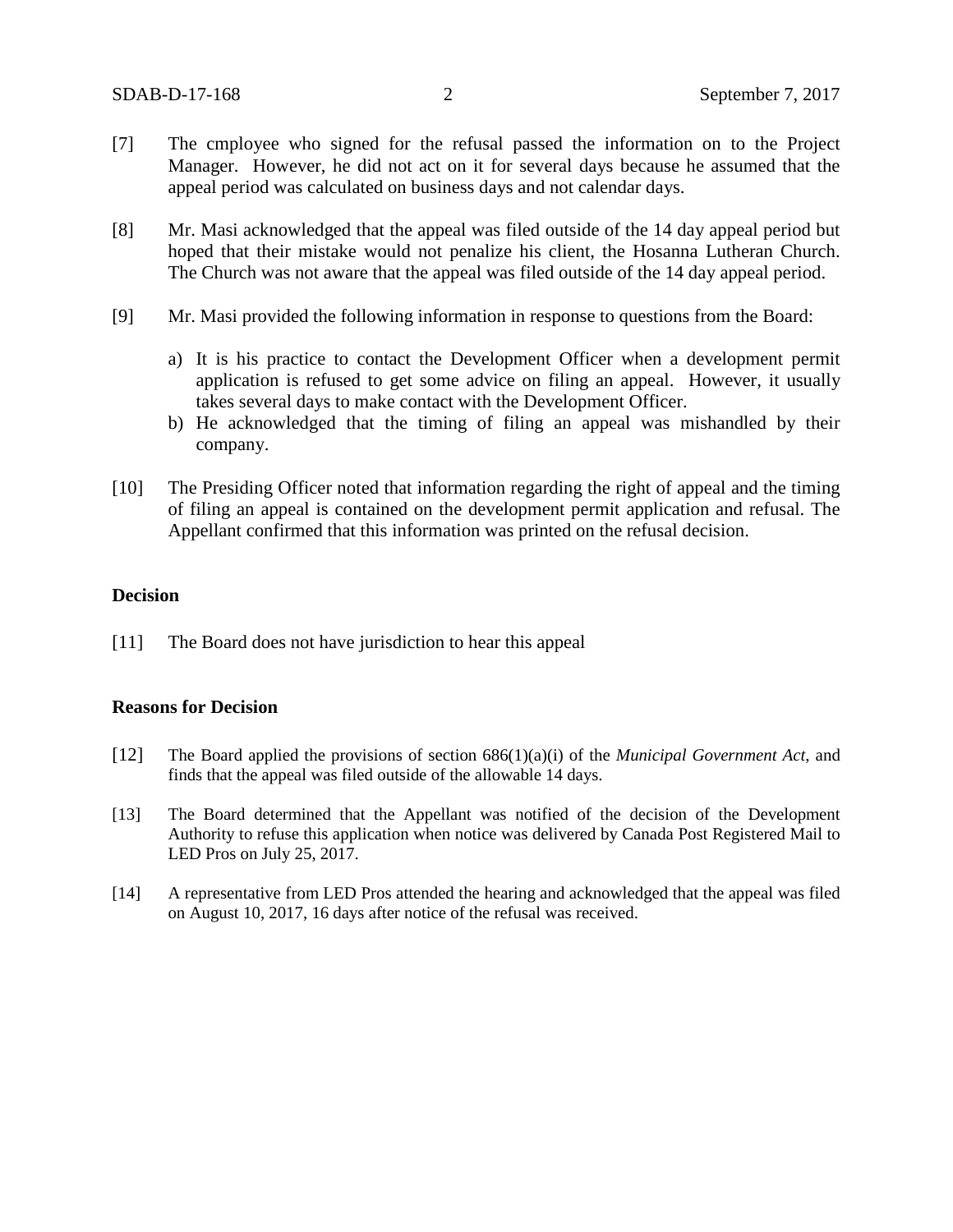[15] The Board does not have jurisdiction to extend the time for filing an appeal. Having determined that the appeal was filed more than 14 days following the date on which the Appellant received notice of the decision of the Development Authority, the Board cannot take jurisdiction to hear this appeal.

> Mr. B. Gibson, Presiding Officer Subdivision and Development Appeal Board

Board Members in Attendance: Mr. M. Young; Ms. N. Hack; Mr. A. Bolstad; Mr. A. Peterson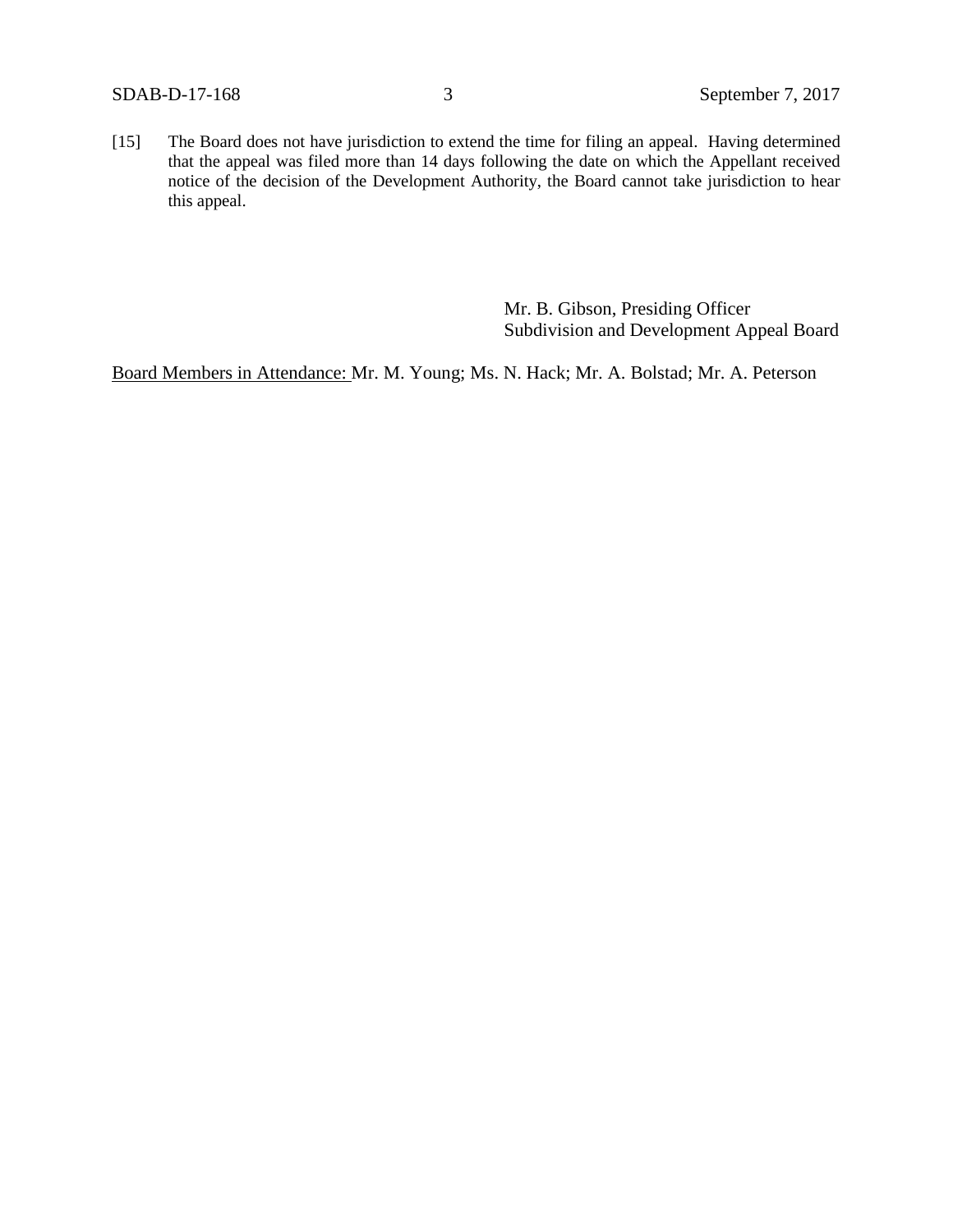### **Important Information for the Applicant/Appellant**

- 1. This decision may be appealed to the Alberta Court of Appeal on a question of law or jurisdiction under Section 688 of the *Municipal Government Act*, RSA 2000, c M-26. If the Subdivision and Development Appeal Board is served with notice of an application for leave to appeal its decision, such notice shall operate to suspend the Development Permit.
- 2. When a decision on a Development Permit application has been rendered by the Subdivision and Development Appeal Board, the enforcement of that decision is carried out by the Sustainable Development Department, located on the 2nd Floor, Edmonton Tower, 10111 – 104 Avenue NW, Edmonton, AB T5J 0J4.

*NOTE: The City of Edmonton does not conduct independent environmental checks of land within the City. If you are concerned about the stability of this property for any purpose, you should conduct your own tests and reviews. The City of Edmonton, when issuing a development permit, makes no representations and offers no warranties as to the suitability of the property for any purpose or as to the presence or absence of any environmental contaminants on the property.*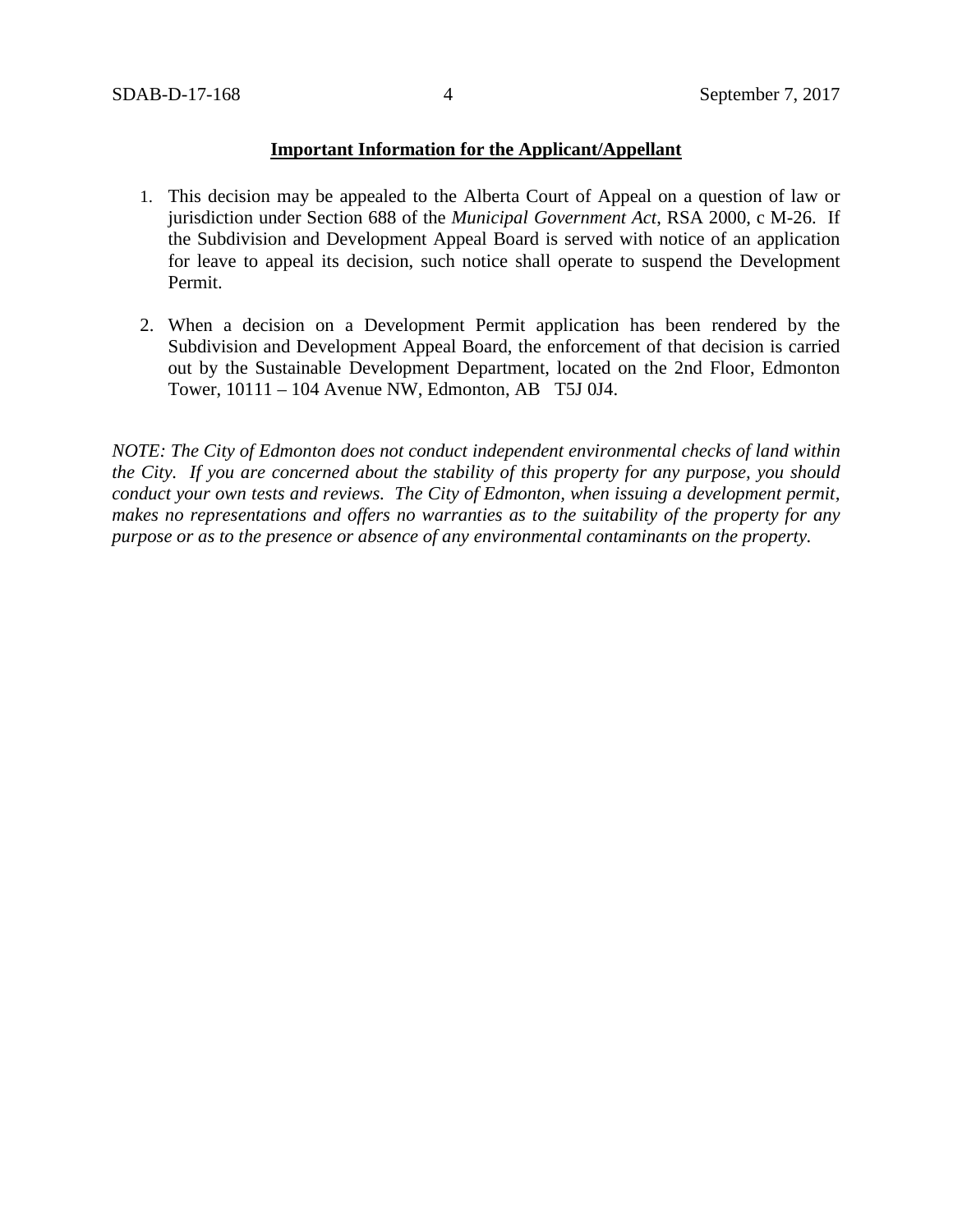

*10019 – 103 Avenue NW Edmonton, AB T5J 0G9 P: 780-496-6079 F: 780-577- 3537 [sdab@edmonton.ca](mailto:sdab@edmonton.ca) edmontonsdab.ca*

# **SDAB-D-17-169**

Project No. 124059029-003

To install a Freestanding Minor Digital On-premises Off-premises Sign (10.36 metres by 3.05 metres facing south) was **TABLED** to September 27 or 28, 2017